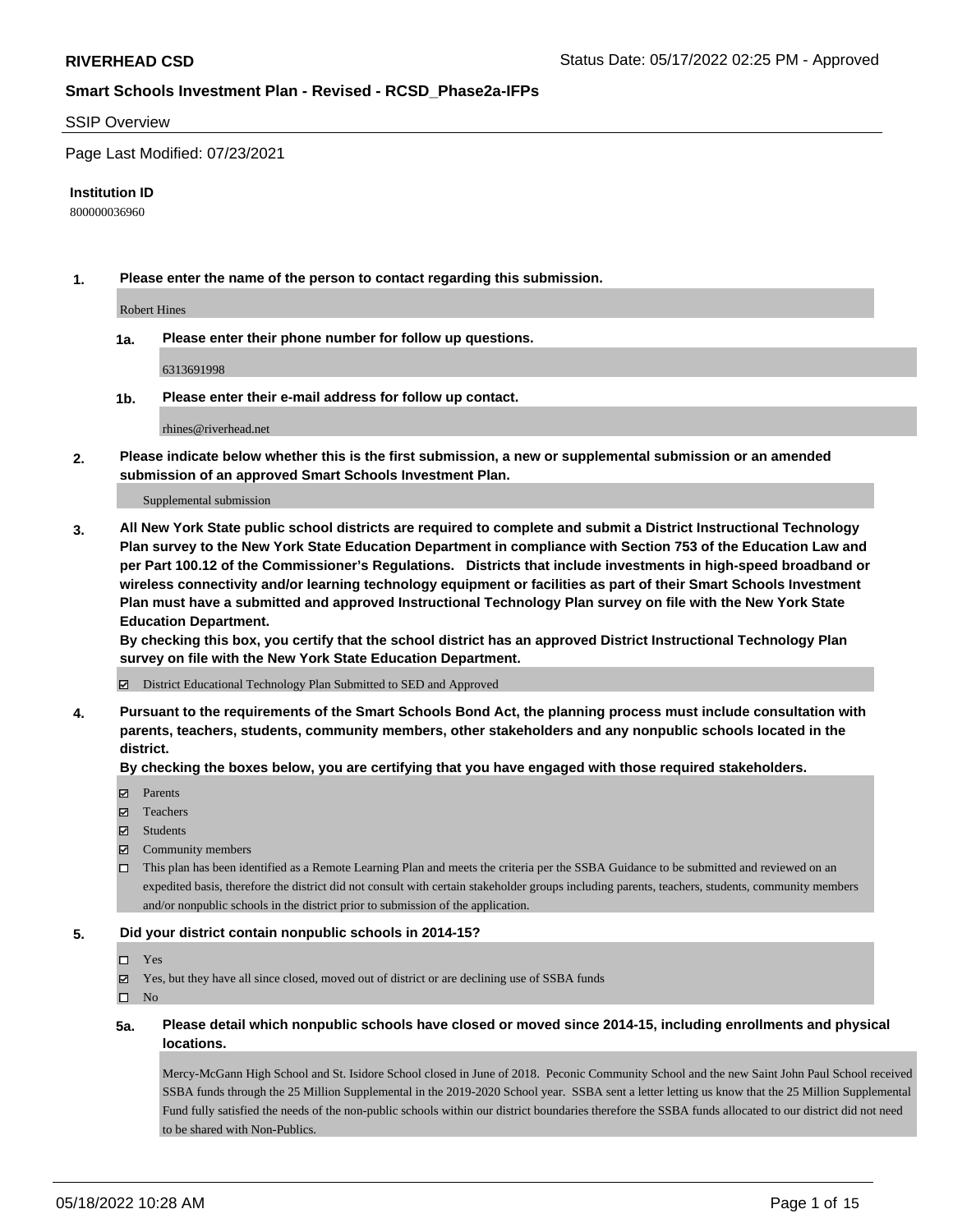### SSIP Overview

Page Last Modified: 07/23/2021

#### **6. Certify that the following required steps have taken place by checking the boxes below:**

- The district developed and the school board approved a preliminary Smart Schools Investment Plan.
- $\boxtimes$  The preliminary plan was posted on the district website for at least 30 days. The district included an address to which any written comments on the plan should be sent.
- $\boxtimes$  The school board conducted a hearing that enabled stakeholders to respond to the preliminary plan. This hearing may have occured as part of a normal Board meeting, but adequate notice of the event must have been provided through local media and the district website for at least two weeks prior to the meeting.
- The district prepared a final plan for school board approval and such plan has been approved by the school board.
- $\boxtimes$  The final proposed plan that has been submitted has been posted on the district's website.
- This Plan has been identified as a Remote Learning Plan and meets the criteria per the SSBA Guidance to be submitted and reviewed on an expedited basis, therefore this plan has not met certain stakeholder engagement requirements including, consulting with nonpublic schools in advance of plan submission, having the school board conduct a hearing on the plan and/or posting the plan to the district website for a minimum of 30 days. This district will post the Remote Learning Plan to the district's website upon submission of the application.
- **6a. Please upload the proposed Smart Schools Investment Plan (SSIP) that was posted on the district's website, along with any supporting materials. Note that this should be different than your recently submitted Educational Technology Survey. The Final SSIP, as approved by the School Board, should also be posted on the website and remain there during the course of the projects contained therein.**

RCSD NYS SMART BOND ACT Phase 2.pdf

**6b. Enter the webpage address where the final Smart Schools Investment Plan is posted. The Plan should remain posted for the life of the included projects.**

www.riverhead.net/nysmart

**7. Please enter an estimate of the total number of students and staff that will benefit from this Smart Schools Investment Plan based on the cumulative projects submitted to date.**

6,000

**8. An LEA/School District may partner with one or more other LEA/School Districts to form a consortium to pool Smart Schools Bond Act funds for a project that meets all other Smart School Bond Act requirements. Each school district participating in the consortium will need to file an approved Smart Schools Investment Plan for the project and submit a signed Memorandum of Understanding that sets forth the details of the consortium including the roles of each respective district.**

 $\Box$  The district plans to participate in a consortium to partner with other school district(s) to implement a Smart Schools project.

**9. Please enter the name and 6-digit SED Code for each LEA/School District participating in the Consortium.**

| <b>Partner LEA/District</b> | <b>ISED BEDS Code</b> |
|-----------------------------|-----------------------|
| (No Response)               | (No Response)         |

#### **10. Please upload a signed Memorandum of Understanding with all of the participating Consortium partners.**

(No Response)

#### **11. Your district's Smart Schools Bond Act Allocation is:**

\$2,191,853

#### **12. Final 2014-15 BEDS Enrollment to calculate Nonpublic Sharing Requirement**

|             | Public Enrollment | l Nonpublic Enrollment | Total Enrollment | l Nonpublic Percentage |
|-------------|-------------------|------------------------|------------------|------------------------|
| ⊧Enrollment | 5,128             | 671                    | 5.799.00         | 11.57                  |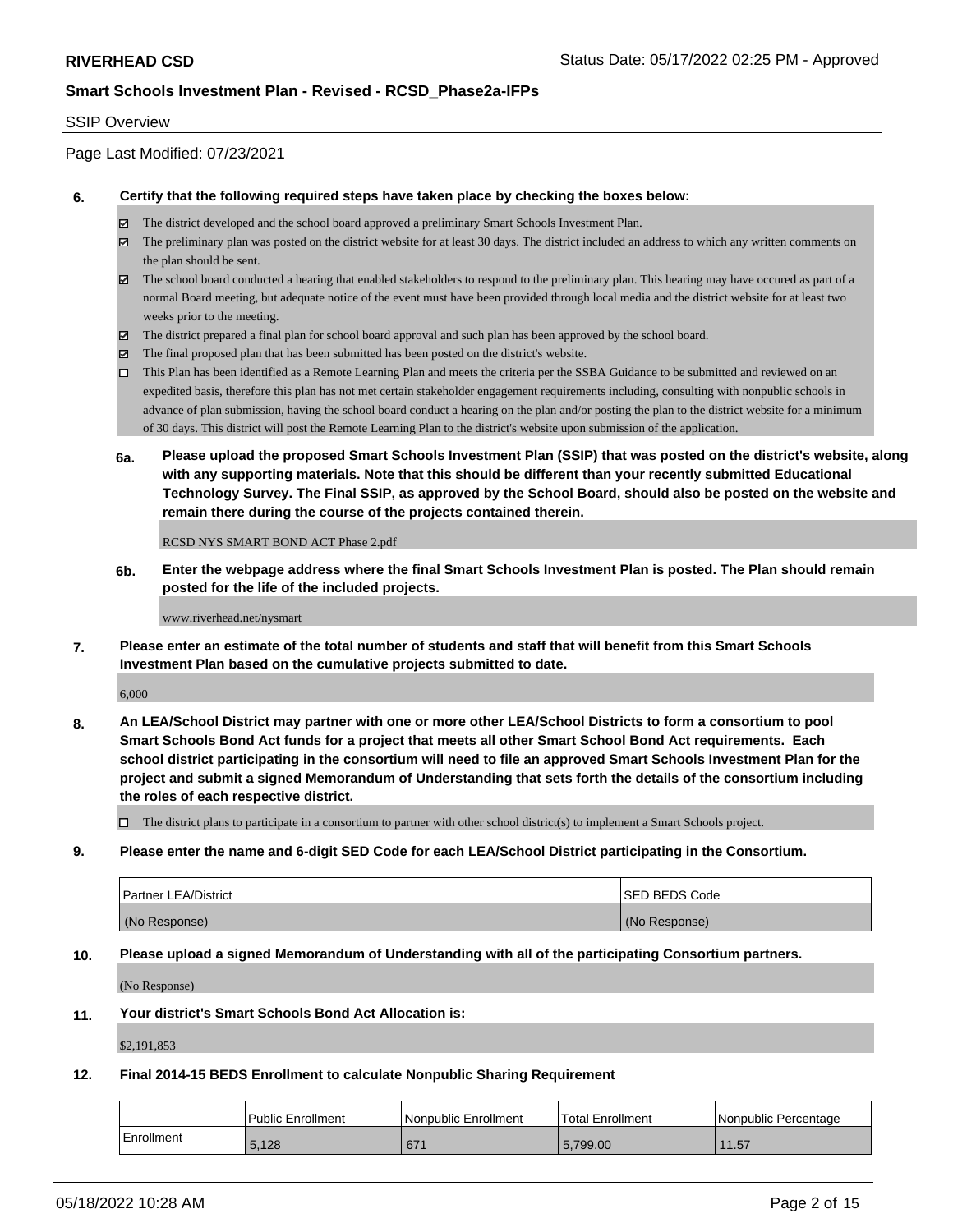# SSIP Overview

Page Last Modified: 07/23/2021

**13. This table compares each category budget total, as entered in that category's page, to the total expenditures listed in the category's expenditure table. Any discrepancies between the two must be resolved before submission.**

|                                            | Sub-Allocations | <b>Expenditure Totals</b> | <b>Difference</b> |
|--------------------------------------------|-----------------|---------------------------|-------------------|
| <b>School Connectivity</b>                 | 187,202.18      | 187,202.18                | 0.00              |
| Connectivity Projects for<br>Communities   | 0.00            | 0.00                      | 0.00              |
| Classroom Technology                       | 892,124.73      | 892,124.73                | 0.00              |
| Pre-Kindergarten Classrooms                | 0.00            | 0.00                      | 0.00              |
| Replace Transportable<br><b>Classrooms</b> | 0.00            | 0.00                      | 0.00              |
| <b>High-Tech Security Features</b>         | 0.00            | 0.00                      | 0.00              |
| Nonpublic Loan                             | 0.00            | 0.00                      | 0.00              |
| Totals:                                    | 1,079,327       | 1,079,327                 | 0                 |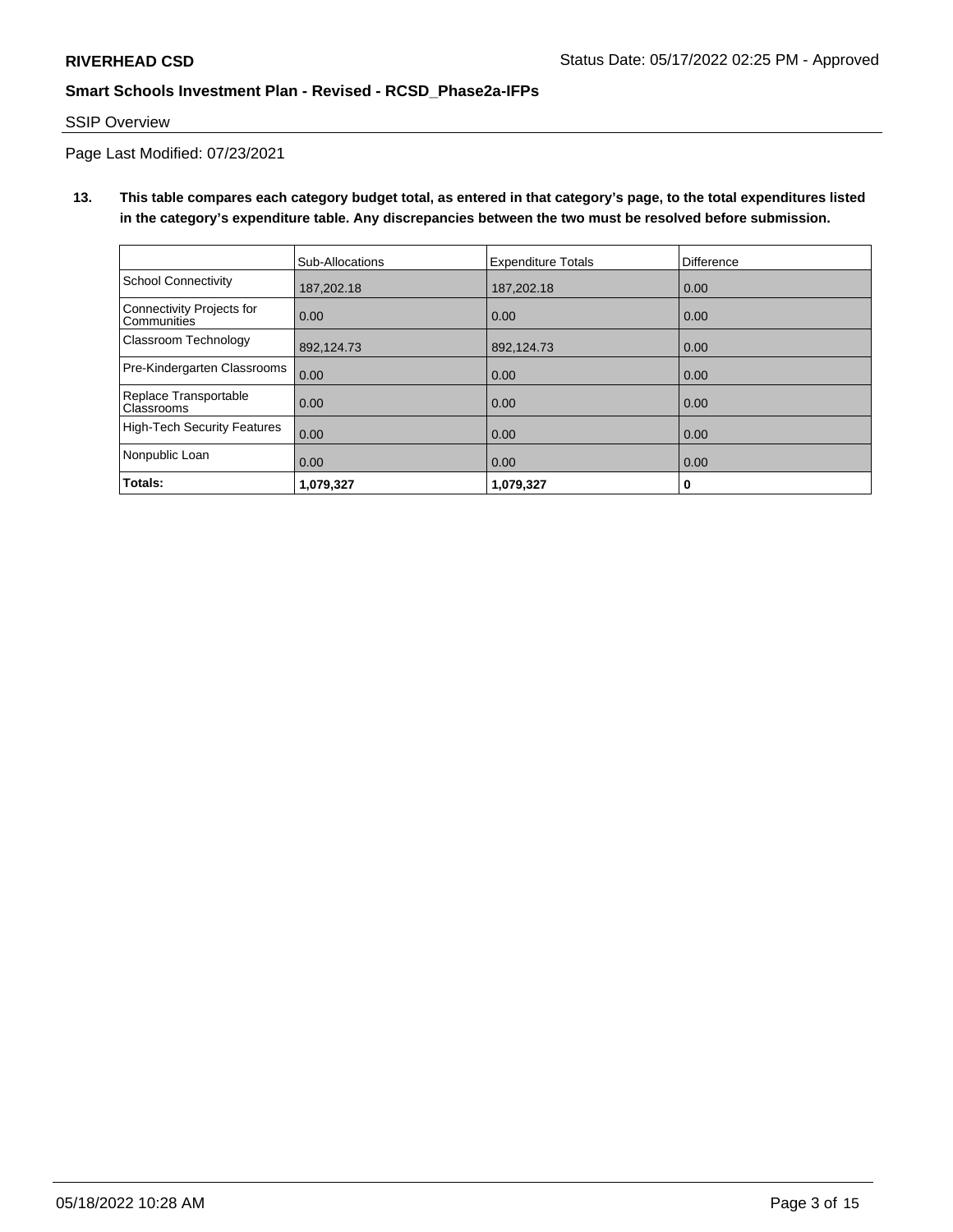## School Connectivity

Page Last Modified: 07/22/2021

- **1. In order for students and faculty to receive the maximum benefit from the technology made available under the Smart Schools Bond Act, their school buildings must possess sufficient connectivity infrastructure to ensure that devices can be used during the school day. Smart Schools Investment Plans must demonstrate that:**
	- **• sufficient infrastructure that meets the Federal Communications Commission's 100 Mbps per 1,000 students standard currently exists in the buildings where new devices will be deployed, or**
	- **• is a planned use of a portion of Smart Schools Bond Act funds, or**
	- **• is under development through another funding source.**

**Smart Schools Bond Act funds used for technology infrastructure or classroom technology investments must increase the number of school buildings that meet or exceed the minimum speed standard of 100 Mbps per 1,000 students and staff within 12 months. This standard may be met on either a contracted 24/7 firm service or a "burstable" capability. If the standard is met under the burstable criteria, it must be:**

**1. Specifically codified in a service contract with a provider, and**

**2. Guaranteed to be available to all students and devices as needed, particularly during periods of high demand, such as computer-based testing (CBT) periods.**

## **Please describe how your district already meets or is planning to meet this standard within 12 months of plan submission.**

The Riverhead Central School district contracts with Lightpath to provide a total of 2 Gbps of Fiber Optic-based Internet Access in the form of two 1 Gbps connections coming into two district locations. If we assume 6000 for the number of staff and students, we currently provide 333 Mbps per 1,000 students. The Internet service is available 24 hours a day and 7 days a week.

- **1a. If a district believes that it will be impossible to meet this standard within 12 months, it may apply for a waiver of this requirement, as described on the Smart Schools website. The waiver must be filed and approved by SED prior to submitting this survey.**
	- $\Box$  By checking this box, you are certifying that the school district has an approved waiver of this requirement on file with the New York State Education Department.
- **2. Connectivity Speed Calculator (Required). If the district currently meets the required speed, enter "Currently Met" in the last box: Expected Date When Required Speed Will be Met.**

|                         | l Number of | Required Speed | Current Speed in | Expected Speed | <b>Expected Date</b>                    |
|-------------------------|-------------|----------------|------------------|----------------|-----------------------------------------|
|                         | Students    | lin Mbps       | <b>Mbps</b>      | to be Attained | When Required                           |
|                         |             |                |                  |                | l Within 12 Months ISpeed Will be Met l |
| <b>Calculated Speed</b> | 5,450       | 545.00         | 2000             | 4000           | <b>Currently Met</b>                    |

**3. Describe how you intend to use Smart Schools Bond Act funds for high-speed broadband and/or wireless connectivity projects in school buildings.**

The Riverhead Central School District uses an Aruba Controller-based Wireless Access system to provide wireless access to all students and staff within our school buildings. The service provided is robust with minimum speeds of 300 Mbps. Any gaps in coverage are being addressed through technology projects to replace low-performing access points and adding access points where needed.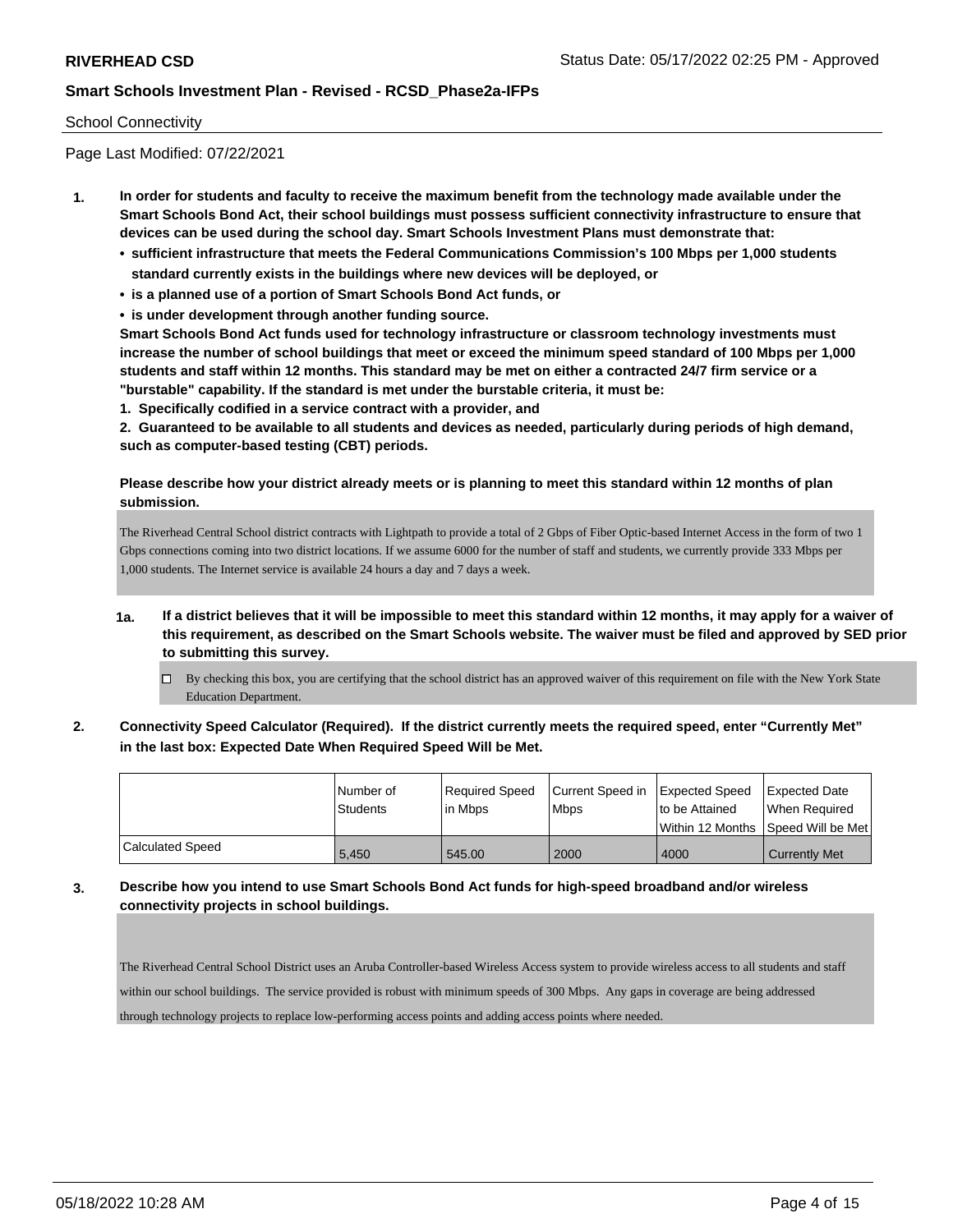#### School Connectivity

Page Last Modified: 07/22/2021

**4. Describe the linkage between the district's District Instructional Technology Plan and how the proposed projects will improve teaching and learning. (There should be a link between your response to this question and your responses to Question 1 in Section IV - NYSED Initiatives Alignment: "Explain how the district use of instructional technology will serve as a part of a comprehensive and sustained effort to support rigorous academic standards attainment and performance improvement for students."** 

## **Your answer should also align with your answers to the questions in Section II - Strategic Technology Planning and the associated Action Steps in Section III - Action Plan.)**

The Riverhead Central School District has made a commitment to provide Interactive Displays in each classroom to facilitate teaching and learning. The intention with this purchase is to replace the old and obsolete Interactive Displays that are in place to ensure teachers and students continue to have access to this proven technology in the classrooms. Existing electricity, HVAC, and other infrastructure will be used to support these replacements.

The use of Interactive Whiteboards in the classroom has allowed classroom teachers to provide engaging whole class as well as small group interactive lessons to support differentiation. These lesson plans are designed to expand student learning inside and outside the classroom by incorporating Immersive multilingual and accessible videos, maps, and other high-quality instructional programs. We continue to see the need to address students with disabilities which is one of the reasons these new interactive flat panels will include features designed to help support their needs including audio enhancements and multi-touch functionality.

**5. If the district wishes to have students and staff access the Internet from wireless devices within the school building, or in close proximity to it, it must first ensure that it has a robust Wi-Fi network in place that has sufficient bandwidth to meet user demand.**

**Please describe how you have quantified this demand and how you plan to meet this demand.**

The Riverhead Central School District uses an Aruba Controller-based Wireless Access system to provide wireless access to all students and staff within our school buildings. The Riverhead Central School District has installed an Access Point in every classroom to ensure that students and teachers have access to Robust Wifi throughout each building.

**6. Smart Schools plans with any expenditures in the School Connectivity category require a project number from the Office of Facilities Planning. Districts must submit an SSBA LOI and receive project numbers prior to submitting the SSIP. As indicated on the LOI, some projects may be eligible for a streamlined review and will not require a building permit.**

**Please indicate on a separate row each project number given to you by the Office of Facilities Planning.**

| <b>Project Number</b> |  |
|-----------------------|--|
| 58-06-02-04-7-999-BA3 |  |

**7. Certain high-tech security and connectivity infrastructure projects may be eligible for an expedited review process as determined by the Office of Facilities Planning.**

**Was your project deemed eligible for streamlined review?**

Yes

**7a. Districts that choose the Streamlined Review Process will be required to certify that they have reviewed all installations with their licensed architect or engineer of record and provide that person's name and license number. The licensed professional must review the products and proposed method of installation prior to implementation and review the work during and after completion in order to affirm that the work was codecompliant, if requested.**

I certify that I have reviewed all installations with a licensed architect or engineer of record.

**8. Include the name and license number of the architect or engineer of record.**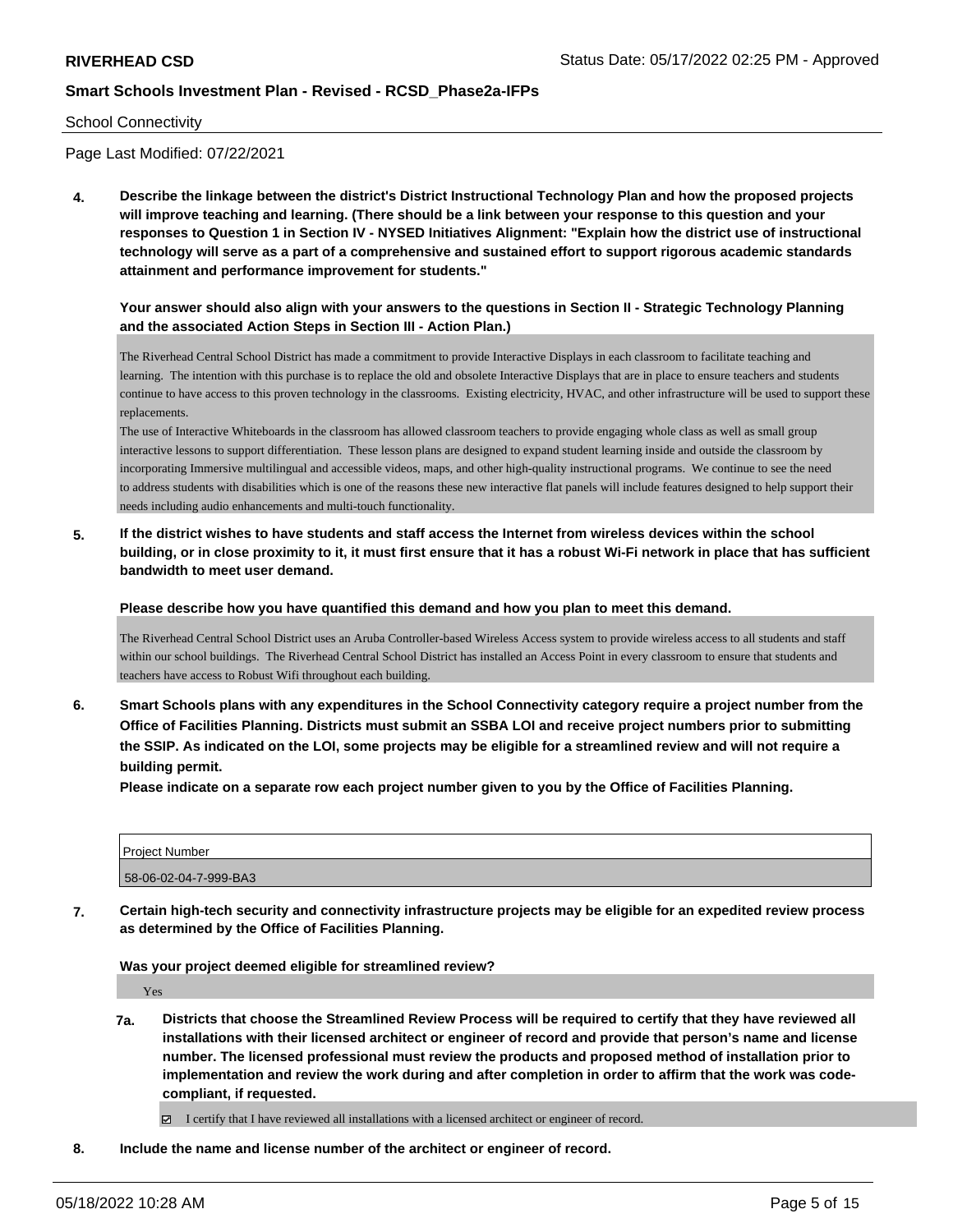## School Connectivity

Page Last Modified: 07/22/2021

| Name                   | License Number |
|------------------------|----------------|
| Roger P. Smith, A.I.A. | 165141         |

#### **9. Public Expenditures – Loanable (Counts toward the nonpublic loan calculation)**

| Select the allowable expenditure type.      | <b>PUBLIC</b> Items to be | Quantity           | Cost Per Item    | <b>Total Cost</b> |
|---------------------------------------------|---------------------------|--------------------|------------------|-------------------|
| Repeat to add another item under each type. | Purchased                 |                    |                  |                   |
| (No Response)                               | (No Response)             | (No<br>l Response) | (No<br>Response) | $\overline{0.00}$ |
|                                             |                           | 0                  | 0.00             |                   |

#### **10. Public Expenditures – Non-Loanable (Does not count toward nonpublic loan calculation)**

| Select the allowable expenditure | <b>PUBLIC</b> Items to be purchased                             | Quantity | Cost per Item | <b>Total Cost</b> |
|----------------------------------|-----------------------------------------------------------------|----------|---------------|-------------------|
| type.                            |                                                                 |          |               |                   |
| Repeat to add another item under |                                                                 |          |               |                   |
| each type.                       |                                                                 |          |               |                   |
| <b>Connections/Components</b>    | Installation of Touch Panel - includes<br>all cable and raceway | 341      | 548.98        | 187,202.18        |
|                                  |                                                                 | 341      | 548.98        | 187,202           |

#### **11. Final 2014-15 BEDS Enrollment to calculate Nonpublic Sharing Requirement (no changes allowed.)**

|            | l Public Enrollment | Nonpublic Enrollment | <b>Total Enrollment</b> | l Nonpublic Percentage |
|------------|---------------------|----------------------|-------------------------|------------------------|
| Enrollment | 5,128               | 671                  | 5.799.00                | 1.57<br>11             |

## **12. Total Public Budget - Loanable (Counts toward the nonpublic loan calculation)**

|                                               | <b>Public Allocations</b> | <b>Estimated Nonpublic Loan</b><br>Amount | <b>Estimated Total Sub-Allocations</b> |
|-----------------------------------------------|---------------------------|-------------------------------------------|----------------------------------------|
| Network/Access Costs                          | (No Response)             | 0.00                                      | 0.00                                   |
| School Internal Connections and<br>Components | (No Response)             | 0.00                                      | 0.00                                   |
| Other                                         | (No Response)             | 0.00                                      | 0.00                                   |
| <b>Totals:</b>                                | 0.00                      | u                                         |                                        |

## **13. Total Public Budget – Non-Loanable (Does not count toward the nonpublic loan calculation)**

|                                            | lSub-<br>Allocation |
|--------------------------------------------|---------------------|
| Network/Access Costs                       | (No Response)       |
| <b>Outside Plant Costs</b>                 | (No Response)       |
| School Internal Connections and Components | 187,202.18          |
| <b>Professional Services</b>               | (No Response)       |
| Testing                                    | (No Response)       |
| <b>Other Upfront Costs</b>                 |                     |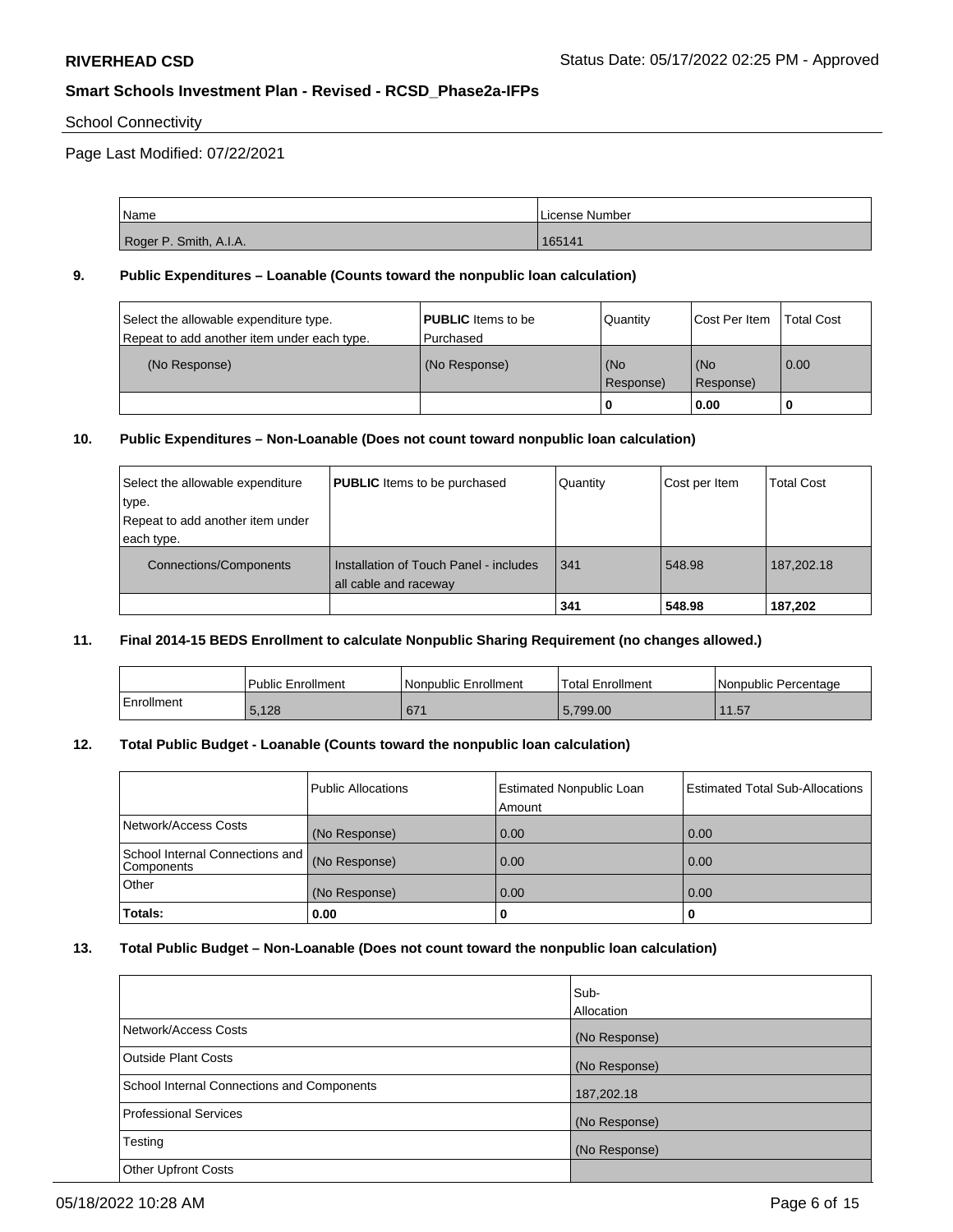# School Connectivity

Page Last Modified: 07/22/2021

|                    | Sub-<br>Allocation |
|--------------------|--------------------|
|                    | (No Response)      |
| <b>Other Costs</b> | (No Response)      |
| <b>Totals:</b>     | 187,202.18         |

## **14. School Connectivity Totals**

|                          | Total Sub-Allocations |
|--------------------------|-----------------------|
| Total Loanable Items     | 0.00                  |
| Total Non-Ioanable Items | 187,202.18            |
| Totals:                  | 187,202               |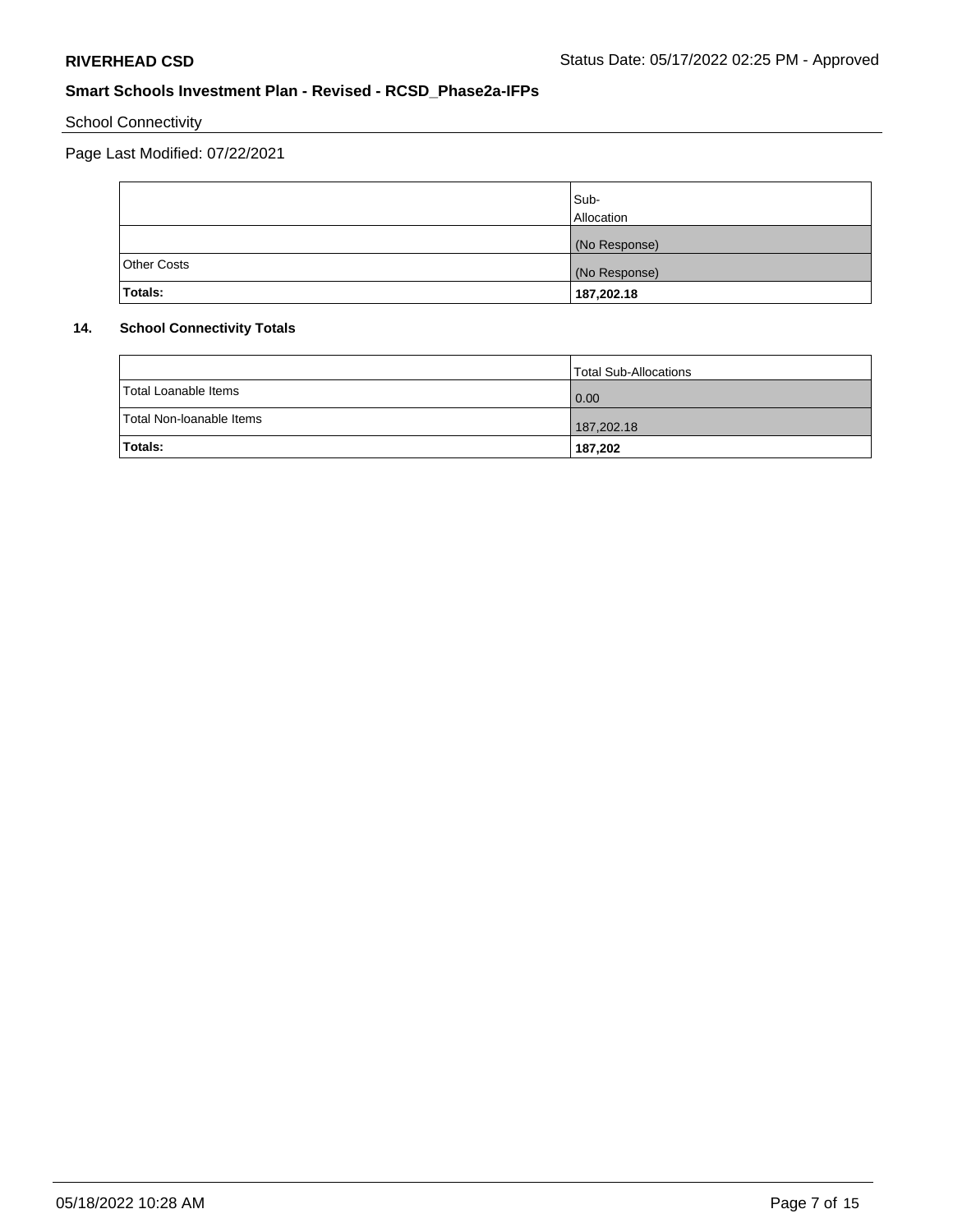Community Connectivity (Broadband and Wireless)

Page Last Modified: 06/03/2021

**1. Describe how you intend to use Smart Schools Bond Act funds for high-speed broadband and/or wireless connectivity projects in the community.**

(No Response)

**2. Please describe how the proposed project(s) will promote student achievement and increase student and/or staff access to the Internet in a manner that enhances student learning and/or instruction outside of the school day and/or school building.**

(No Response)

**3. Community connectivity projects must comply with all the necessary local building codes and regulations (building and related permits are not required prior to plan submission).**

 $\Box$  I certify that we will comply with all the necessary local building codes and regulations.

**4. Please describe the physical location of the proposed investment.**

(No Response)

**5. Please provide the initial list of partners participating in the Community Connectivity Broadband Project, along with their Federal Tax Identification (Employer Identification) number.**

| <b>Project Partners</b> | Federal ID#   |
|-------------------------|---------------|
| (No Response)           | (No Response) |

**6. Please detail the type, quantity, per unit cost and total cost of the eligible items under each sub-category.**

| Select the allowable expenditure | Item to be purchased | Quantity      | Cost per Item | <b>Total Cost</b> |
|----------------------------------|----------------------|---------------|---------------|-------------------|
| type.                            |                      |               |               |                   |
| Repeat to add another item under |                      |               |               |                   |
| each type.                       |                      |               |               |                   |
| (No Response)                    | (No Response)        | (No Response) | (No Response) | 0.00              |
|                                  |                      | 0             | 0.00          |                   |

**7. If you are submitting an allocation for Community Connectivity, complete this table.**

**Note that the calculated Total at the bottom of the table must equal the Total allocation for this category that you entered in the SSIP Overview overall budget.**

|                                    | Sub-Allocation |
|------------------------------------|----------------|
| Network/Access Costs               | (No Response)  |
| Outside Plant Costs                | (No Response)  |
| <b>Tower Costs</b>                 | (No Response)  |
| <b>Customer Premises Equipment</b> | (No Response)  |
| Professional Services              | (No Response)  |
| Testing                            | (No Response)  |
| <b>Other Upfront Costs</b>         | (No Response)  |
| <b>Other Costs</b>                 | (No Response)  |
| Totals:                            | 0.00           |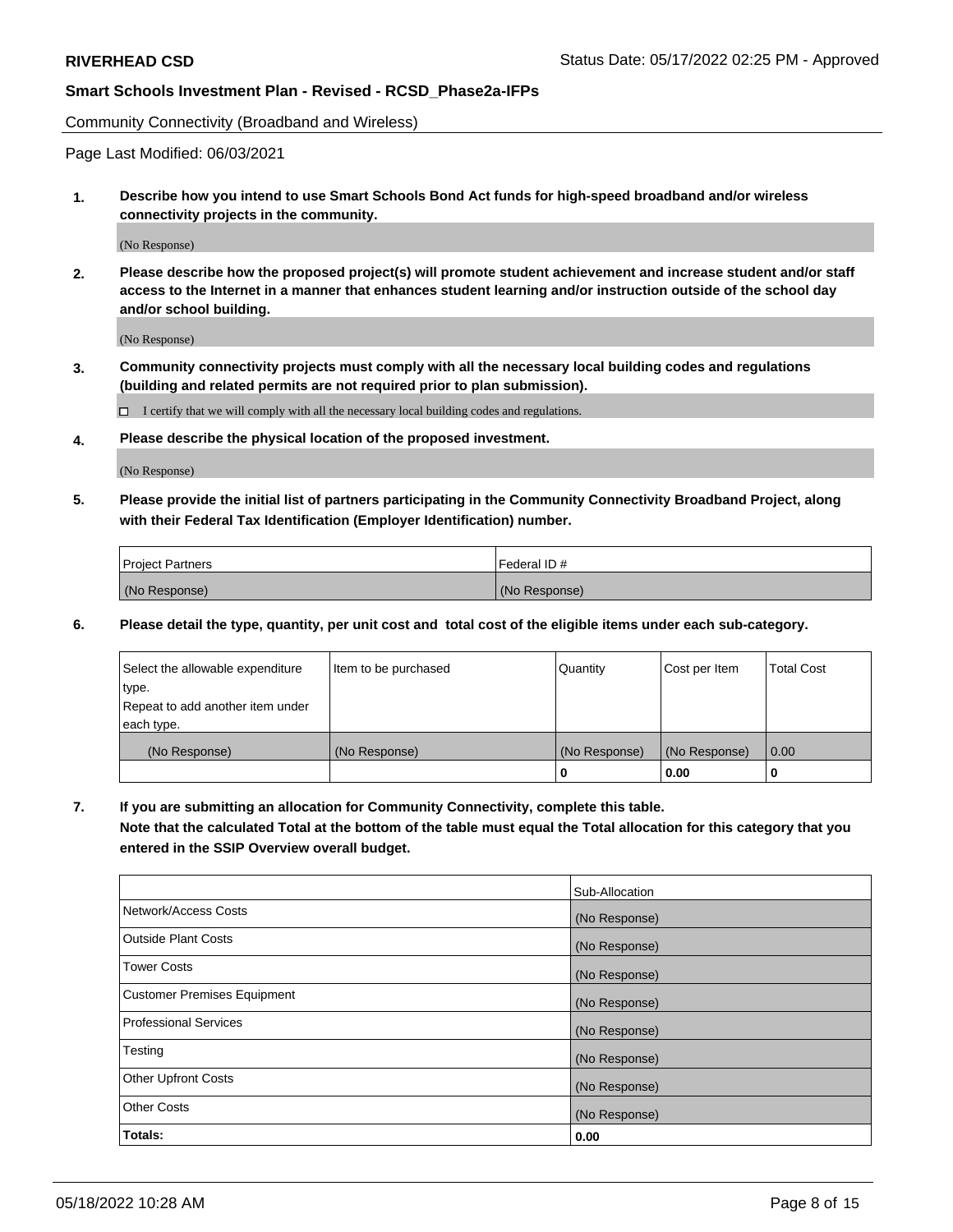## Classroom Learning Technology

Page Last Modified: 01/03/2022

**1. In order for students and faculty to receive the maximum benefit from the technology made available under the Smart Schools Bond Act, their school buildings must possess sufficient connectivity infrastructure to ensure that devices can be used during the school day. Smart Schools Investment Plans must demonstrate that sufficient infrastructure that meets the Federal Communications Commission's 100 Mbps per 1,000 students standard currently exists in the buildings where new devices will be deployed, or is a planned use of a portion of Smart Schools Bond Act funds, or is under development through another funding source.**

**Smart Schools Bond Act funds used for technology infrastructure or classroom technology investments must increase the number of school buildings that meet or exceed the minimum speed standard of 100 Mbps per 1,000 students and staff within 12 months. This standard may be met on either a contracted 24/7 firm service or a "burstable" capability. If the standard is met under the burstable criteria, it must be:**

**1. Specifically codified in a service contract with a provider, and**

**2. Guaranteed to be available to all students and devices as needed, particularly during periods of high demand, such as computer-based testing (CBT) periods.**

**Please describe how your district already meets or is planning to meet this standard within 12 months of plan submission.**

The Riverhead Central School district contracts with Lightpath to provide a total of 2 Gbps of Fiber Optic-based Internet Access in the form of two 1 Gbps connections coming into two district locations. If we assume 6000 for the number of staff and students, we currently provide 333 Mbps per 1,000 students. The Internet service is available 24 hours a day and 7 days a week.

- **1a. If a district believes that it will be impossible to meet this standard within 12 months, it may apply for a waiver of this requirement, as described on the Smart Schools website. The waiver must be filed and approved by SED prior to submitting this survey.**
	- By checking this box, you are certifying that the school district has an approved waiver of this requirement on file with the New York State Education Department.
- **2. Connectivity Speed Calculator (Required). If the district currently meets the required speed, enter "Currently Met" in the last box: Expected Date When Required Speed Will be Met.**

|                  | l Number of     | Required Speed | Current Speed in Expected Speed | to be Attained                      | Expected Date        |
|------------------|-----------------|----------------|---------------------------------|-------------------------------------|----------------------|
|                  | <b>Students</b> | lin Mbps       | <b>Mbps</b>                     | Within 12 Months ISpeed Will be Met | When Required        |
| Calculated Speed | 5,450           | 545.00         | 2000                            | 4000                                | <b>Currently Met</b> |

**3. If the district wishes to have students and staff access the Internet from wireless devices within the school building, or in close proximity to it, it must first ensure that it has a robust Wi-Fi network in place that has sufficient bandwidth to meet user demand.**

**Please describe how you have quantified this demand and how you plan to meet this demand.**

The Riverhead Central School District uses an Aruba Controller-based Wireless Access system to provide wireless access to all students and staff within our school buildings. The service provided is robust with minimum speeds of 300 Mbps. Any gaps in coverage are being addressed through technology projects to replace low-performing access points and adding access points where needed.

**4. All New York State public school districts are required to complete and submit an Instructional Technology Plan survey to the New York State Education Department in compliance with Section 753 of the Education Law and per Part 100.12 of the Commissioner's Regulations.**

**Districts that include educational technology purchases as part of their Smart Schools Investment Plan must have a submitted and approved Instructional Technology Plan survey on file with the New York State Education Department.**

By checking this box, you are certifying that the school district has an approved Instructional Technology Plan survey on file with the New York State Education Department.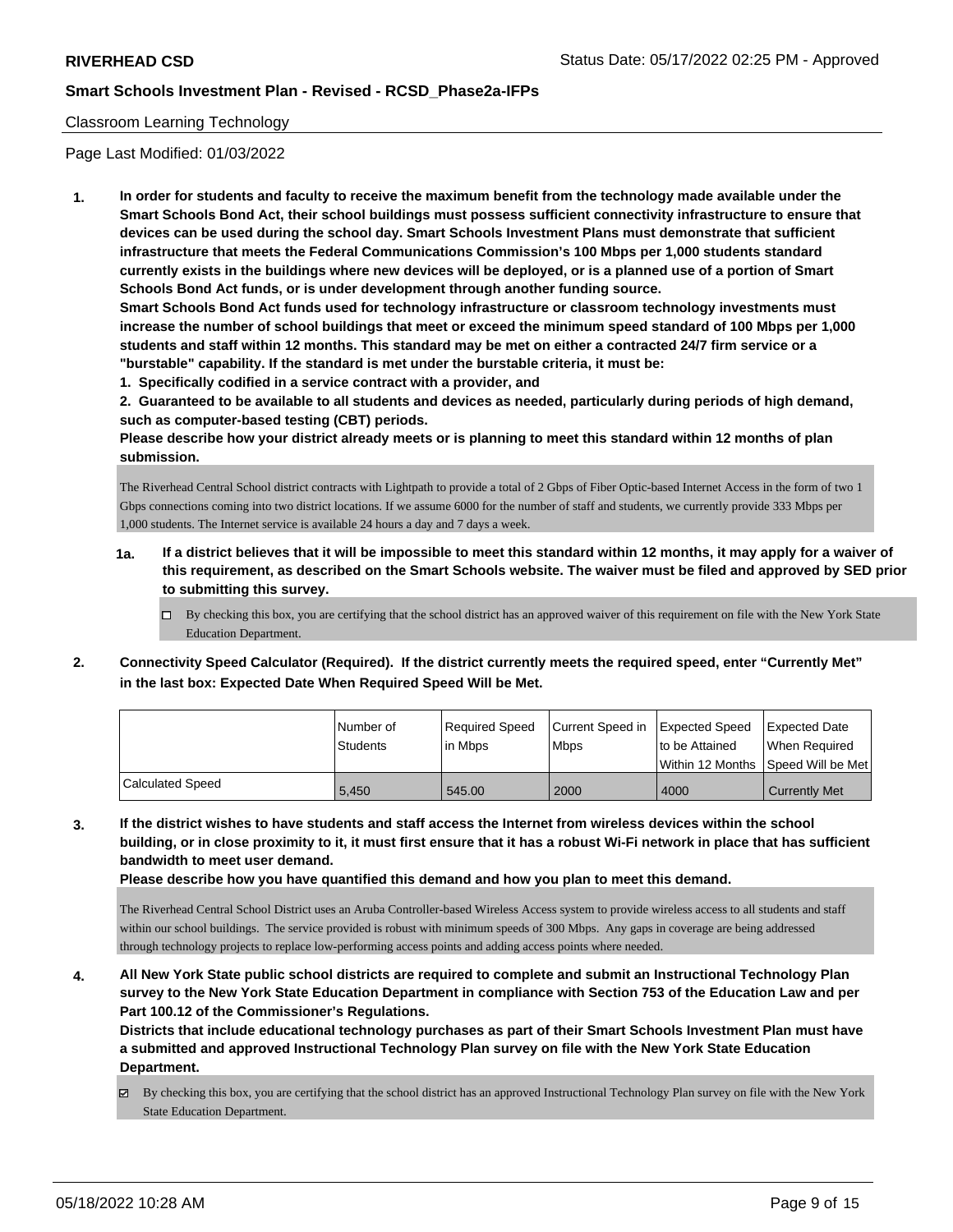#### Classroom Learning Technology

Page Last Modified: 01/03/2022

**5. Describe the devices you intend to purchase and their compatibility with existing or planned platforms or systems. Specifically address the adequacy of each facility's electrical, HVAC and other infrastructure necessary to install and support the operation of the planned technology.**

The Riverhead Central School District has made a commitment to provide Interactive Displays in each classroom to facilitate teaching and learning. The intention with this purchase is to replace the old and obsolete Interactive Displays that are in place to ensure teachers and students continue to have access to this proven technology in the classrooms. Existing electricity, HVAC, and other infrastructure will be used to support these replacements.

- **6. Describe how the proposed technology purchases will:**
	- **> enhance differentiated instruction;**
	- **> expand student learning inside and outside the classroom;**
	- **> benefit students with disabilities and English language learners; and**
	- **> contribute to the reduction of other learning gaps that have been identified within the district.**

**The expectation is that districts will place a priority on addressing the needs of students who struggle to succeed in a rigorous curriculum. Responses in this section should specifically address this concern and align with the district's Instructional Technology Plan (in particular Question 2 of E. Curriculum and Instruction: "Does the district's instructional technology plan address the needs of students with disabilities to ensure equitable access to instruction, materials and assessments?" and Question 3 of the same section: "Does the district's instructional technology plan address the provision of assistive technology specifically for students with disabilities to ensure access to and participation in the general curriculum?")**

**In addition, describe how the district ensures equitable access to instruction, materials and assessments and participation in the general curriculum for both SWD and English Language Learners/Multilingual Learners (ELL/MLL) students.**

**Please note: If this plan has been identified as a Remote Learning Plan to be submitted and reviewed on an expedited basis, the district should explain how this plan will facilitate remote and hybrid learning, in lieu of responding to the question above.**

The use of Interactive Whiteboards in the classroom has allowed classroom teachers to provide engaging whole class as well as small group interactive lessons to support differentiation. These lesson plans are designed to expand student learning inside and outside the classroom by incorporating Immersive multilingual and accessible videos, maps, and other high-quality instructional programs. We continue to see the need to address students with disabilities which is one of the reasons these new interactive flat panels will include features designed to help support their needs including audio enhancements and multi-touch functionality.

**7. Where appropriate, describe how the proposed technology purchases will enhance ongoing communication with parents and other stakeholders and help the district facilitate technology-based regional partnerships, including distance learning and other efforts.**

The Interactive Flat panels we plan to purchase have interactive features including the ability to interact with lessons on the board from a Chromebook or Ipad remotely. This feature could allow teachers to invite students working at home to view and interact with lessons in a distance learning scenario.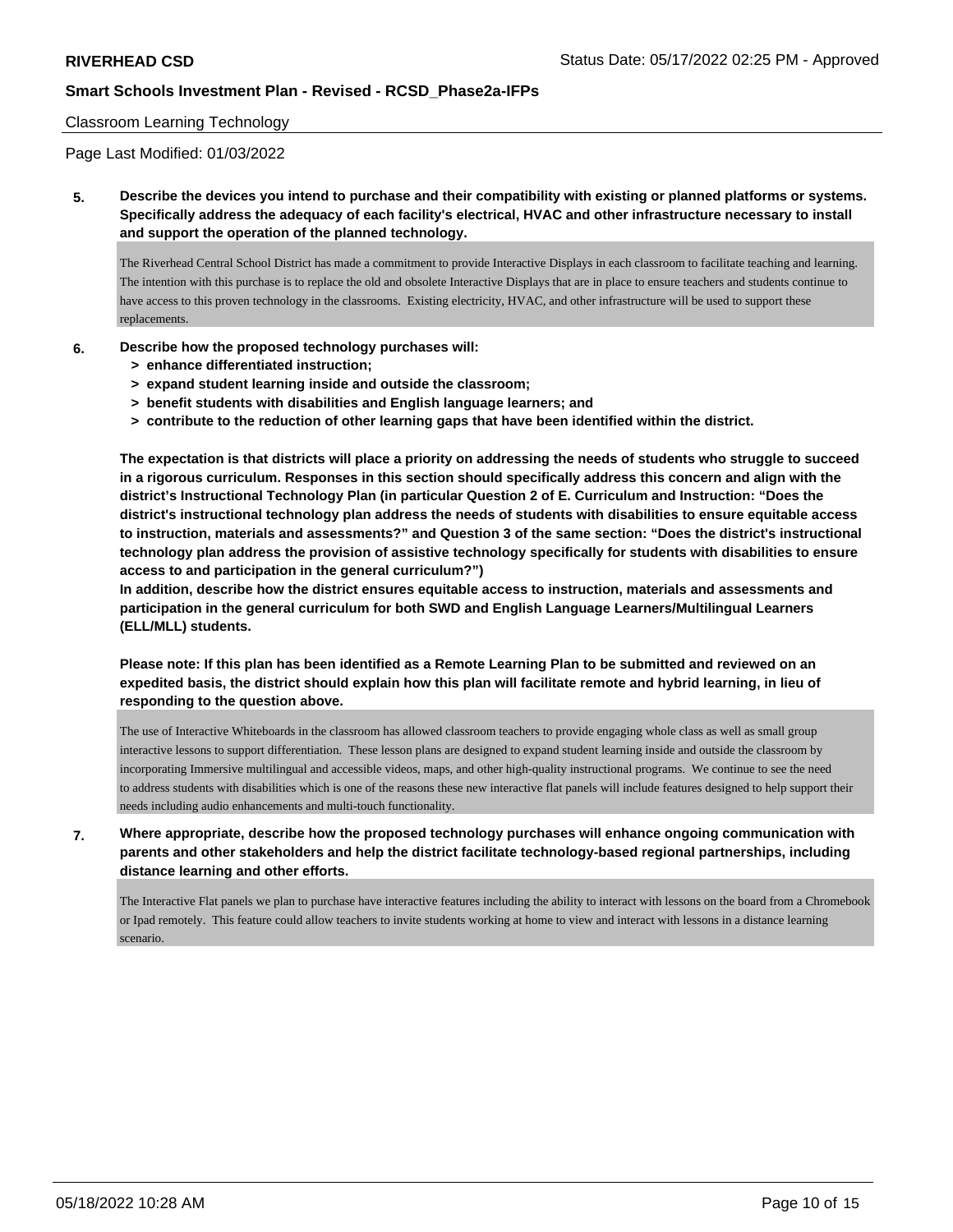#### Classroom Learning Technology

Page Last Modified: 01/03/2022

**8. Describe the district's plan to provide professional development to ensure that administrators, teachers and staff can employ the technology purchased to enhance instruction successfully.**

**Note: This response should be aligned and expanded upon in accordance with your district's response to Question 1 of F. Professional Development of your Instructional Technology Plan: "Please provide a summary of professional development offered to teachers and staff, for the time period covered by this plan, to support technology to enhance teaching and learning. Please include topics, audience and method of delivery within your summary."**

**Please note: If this plan has been identified as a Remote Learning Plan to be submitted and reviewed on an expedited basis, the district should provide a statement confirming that the district has provided or will provide professional development on these devices to its staff, in lieu of responding to the question above.**

Ongoing Professional Development is important to successful instructional technology implementation. The vendor we are purchasing the Interactive boards from onsite Professional Development as well as virtual and on-demand training options that we plan to take advantage of. In addition to this vendor supplied Professional Development and In-service Training, we are partnering with Model Schools BOCES to include an infused onsite Technology Integration Specialist who will provide continued Professional Development and support our teachers, students, staff, and administrators.

**9. Districts must contact one of the SUNY/CUNY teacher preparation programs listed on the document on the left side of the page that supplies the largest number of the district's new teachers to request advice on innovative uses and best practices at the intersection of pedagogy and educational technology.**

By checking this box, you certify that you have contacted the SUNY/CUNY teacher preparation program that supplies the largest number of your new teachers to request advice on these issues.

**9a. Please enter the name of the SUNY or CUNY Institution that you contacted.**

Stony Brook University

**9b. Enter the primary Institution phone number.**

(631) 632-7067

**9c. Enter the name of the contact person with whom you consulted and/or will be collaborating with on innovative uses of technology and best practices.**

Craig Markson, Ed D.

**10. To ensure the sustainability of technology purchases made with Smart Schools funds, districts must demonstrate a long-term plan to maintain and replace technology purchases supported by Smart Schools Bond Act funds. This sustainability plan shall demonstrate a district's capacity to support recurring costs of use that are ineligible for Smart Schools Bond Act funding such as device maintenance, technical support, Internet and wireless fees, maintenance of hotspots, staff professional development, building maintenance and the replacement of incidental items. Further, such a sustainability plan shall include a long-term plan for the replacement of purchased devices and equipment at the end of their useful life with other funding sources.**

By checking this box, you certify that the district has a sustainability plan as described above.

**11. Districts must ensure that devices purchased with Smart Schools Bond funds will be distributed, prepared for use, maintained and supported appropriately. Districts must maintain detailed device inventories in accordance with generally accepted accounting principles.**

By checking this box, you certify that the district has a distribution and inventory management plan and system in place.

**12. Please detail the type, quantity, per unit cost and total cost of the eligible items under each sub-category.**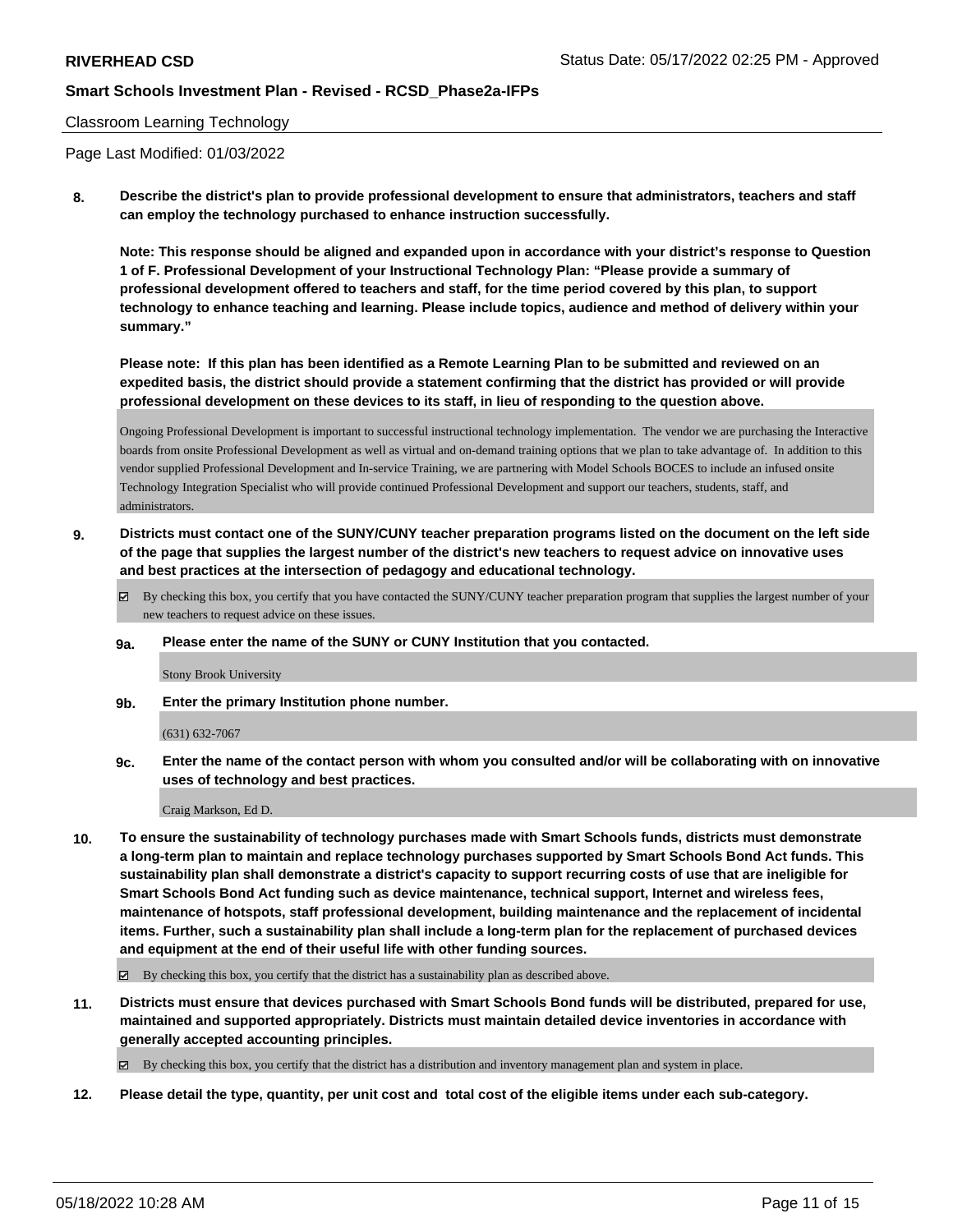# Classroom Learning Technology

Page Last Modified: 01/03/2022

| Select the allowable expenditure | Item to be Purchased                       | Quantity | Cost per Item | <b>Total Cost</b> |
|----------------------------------|--------------------------------------------|----------|---------------|-------------------|
| type.                            |                                            |          |               |                   |
| Repeat to add another item under |                                            |          |               |                   |
| each type.                       |                                            |          |               |                   |
| Interactive Whiteboards          | BenQ 75in RP7502 Interactive Display       | 317      | 2,499.98      | 792,493.66        |
| Interactive Whiteboards          | BenQ 65in RP6502 Interactive Display       | 24       | 1.920.00      | 46,080.00         |
| Interactive Whiteboards          | Mobile Stand for BenQ Display              | 22       | 354.25        | 7,793.50          |
| Interactive Whiteboards          | Touch Panel Mnt-32-80in LCD DSPL           | 164      | 275.00        | 45.100.00         |
| Interactive Whiteboards          | Security Pull Out Swivel Mount 32-80in   3 |          | 219.19        | 657.57            |
|                                  |                                            | 530      | 5.268.42      | 892.125           |

## **13. Final 2014-15 BEDS Enrollment to calculate Nonpublic Sharing Requirement (no changes allowed.)**

|              | <b>Public Enrollment</b> | Nonpublic Enrollment | Total Enrollment | l Nonpublic<br>l Percentage |
|--------------|--------------------------|----------------------|------------------|-----------------------------|
| l Enrollment | 5,128                    | 671                  | 5,799.00         | 11.57                       |

## **14. If you are submitting an allocation for Classroom Learning Technology complete this table.**

|                          | Public School Sub-Allocation | <b>Estimated Nonpublic Loan</b><br>Amount<br>(Based on Percentage Above) | Estimated Total Public and<br>Nonpublic Sub-Allocation |
|--------------------------|------------------------------|--------------------------------------------------------------------------|--------------------------------------------------------|
| Interactive Whiteboards  | 892,124.73                   | 0.00                                                                     | 892,124.73                                             |
| <b>Computer Servers</b>  | (No Response)                | 0.00                                                                     | 0.00                                                   |
| <b>Desktop Computers</b> | (No Response)                | 0.00                                                                     | 0.00                                                   |
| <b>Laptop Computers</b>  | (No Response)                | 0.00                                                                     | 0.00                                                   |
| <b>Tablet Computers</b>  | (No Response)                | 0.00                                                                     | 0.00                                                   |
| <b>Other Costs</b>       | (No Response)                | 0.00                                                                     | 0.00                                                   |
| Totals:                  | 892,124.73                   | 0                                                                        | 892,125                                                |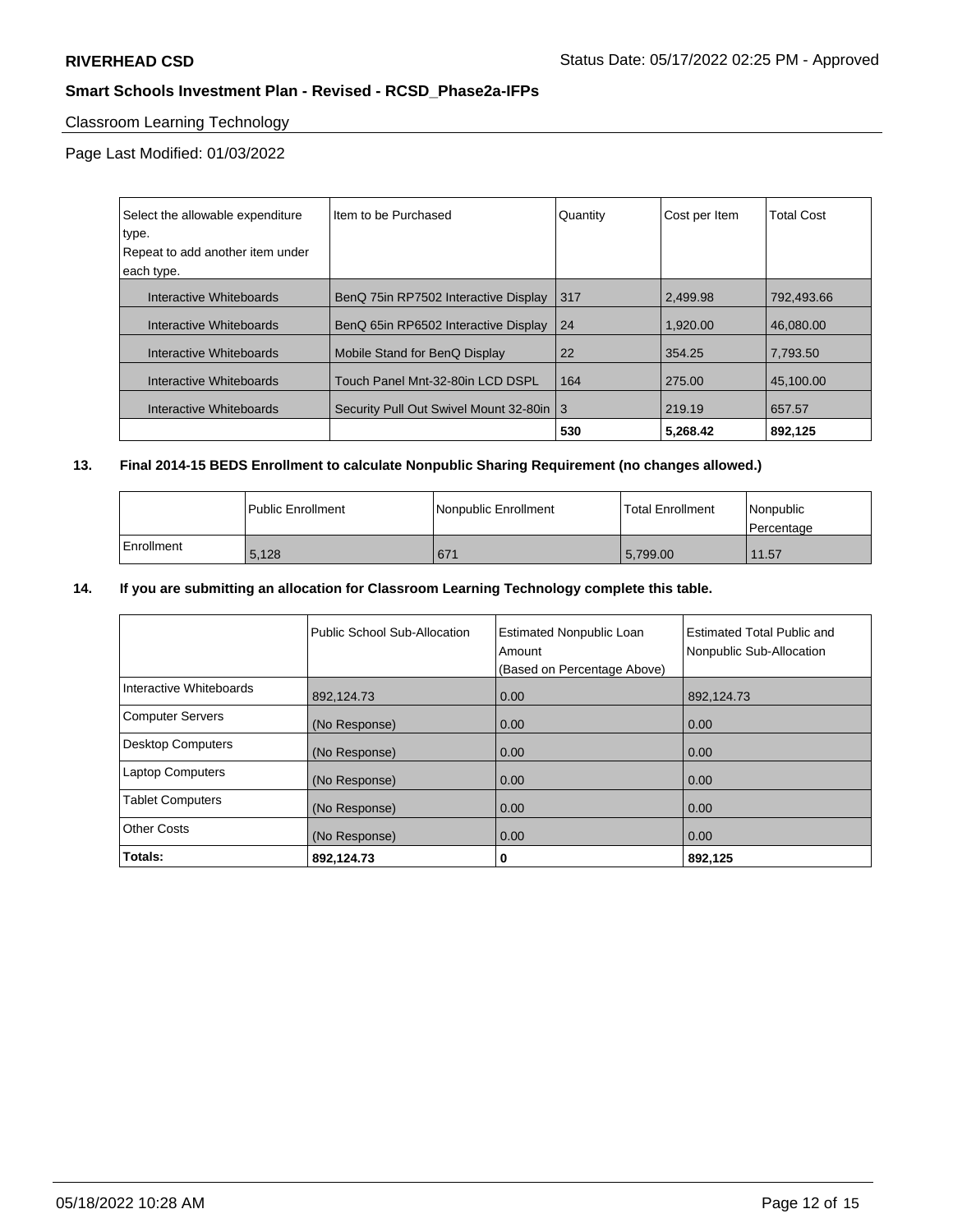#### Pre-Kindergarten Classrooms

Page Last Modified: 06/03/2021

**1. Provide information regarding how and where the district is currently serving pre-kindergarten students and justify the need for additional space with enrollment projections over 3 years.**

(No Response)

- **2. Describe the district's plan to construct, enhance or modernize education facilities to accommodate prekindergarten programs. Such plans must include:**
	- **Specific descriptions of what the district intends to do to each space;**
	- **An affirmation that new pre-kindergarten classrooms will contain a minimum of 900 square feet per classroom;**
	- **The number of classrooms involved;**
	- **The approximate construction costs per classroom; and**
	- **Confirmation that the space is district-owned or has a long-term lease that exceeds the probable useful life of the improvements.**

(No Response)

**3. Smart Schools Bond Act funds may only be used for capital construction costs. Describe the type and amount of additional funds that will be required to support ineligible ongoing costs (e.g. instruction, supplies) associated with any additional pre-kindergarten classrooms that the district plans to add.**

(No Response)

**4. All plans and specifications for the erection, repair, enlargement or remodeling of school buildings in any public school district in the State must be reviewed and approved by the Commissioner. Districts that plan capital projects using their Smart Schools Bond Act funds will undergo a Preliminary Review Process by the Office of Facilities Planning.**

**Please indicate on a separate row each project number given to you by the Office of Facilities Planning.**

| Project Number |  |
|----------------|--|
| (No Response)  |  |

**5. Please detail the type, quantity, per unit cost and total cost of the eligible items under each sub-category.**

| Select the allowable expenditure          | Item to be purchased | Quantity      | Cost per Item | <b>Total Cost</b> |
|-------------------------------------------|----------------------|---------------|---------------|-------------------|
| type.<br>Repeat to add another item under |                      |               |               |                   |
| each type.                                |                      |               |               |                   |
| (No Response)                             | (No Response)        | (No Response) | (No Response) | 0.00              |
|                                           |                      | o             | 0.00          |                   |

**6. If you have made an allocation for Pre-Kindergarten Classrooms, complete this table.**

**Note that the calculated Total at the bottom of the table must equal the Total allocation for this category that you entered in the SSIP Overview overall budget.**

|                                          | Sub-Allocation |
|------------------------------------------|----------------|
| Construct Pre-K Classrooms               | (No Response)  |
| Enhance/Modernize Educational Facilities | (No Response)  |
| <b>Other Costs</b>                       | (No Response)  |
| Totals:                                  | 0.00           |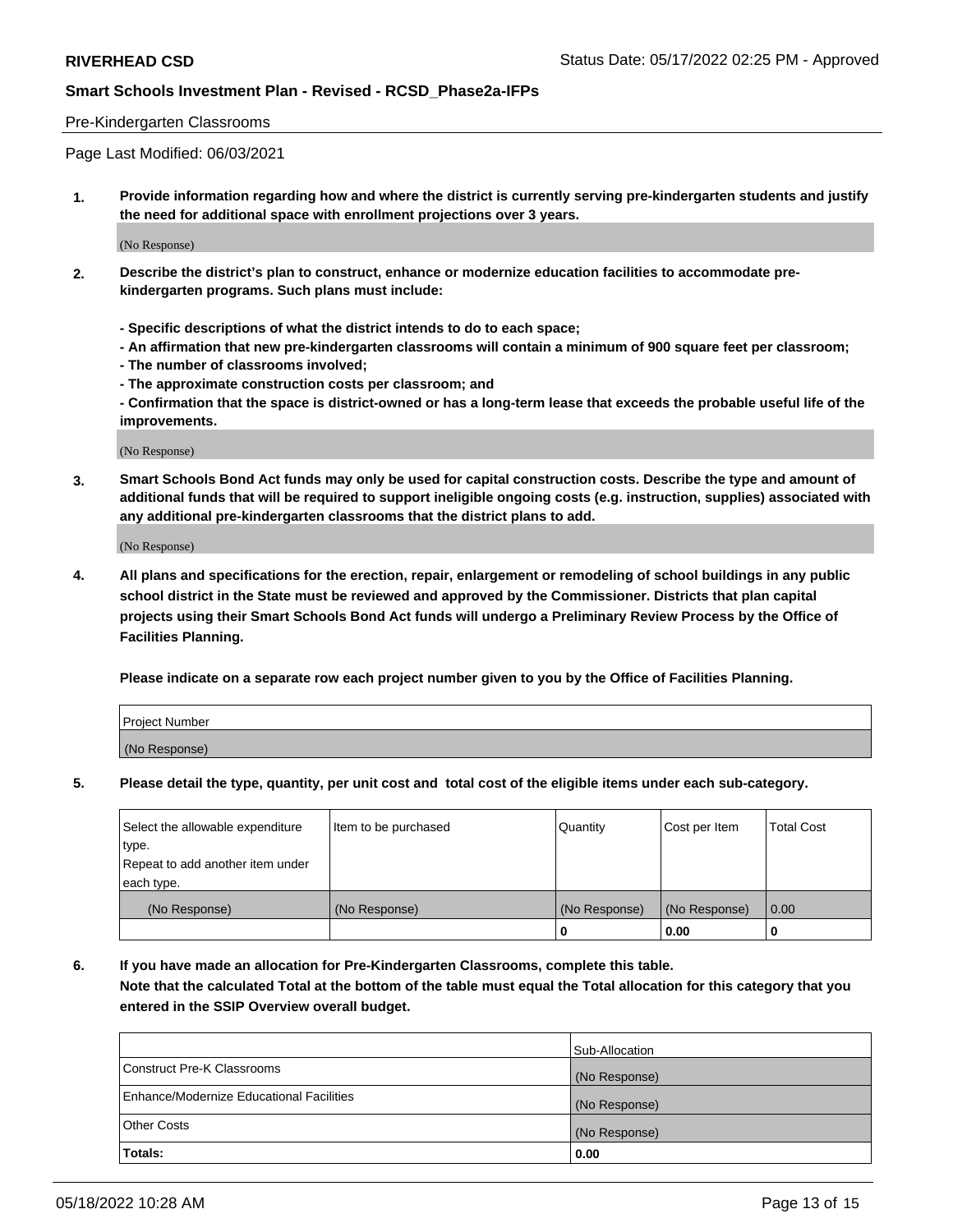#### Replace Transportable Classrooms

Page Last Modified: 06/03/2021

**1. Describe the district's plan to construct, enhance or modernize education facilities to provide high-quality instructional space by replacing transportable classrooms.**

(No Response)

**2. All plans and specifications for the erection, repair, enlargement or remodeling of school buildings in any public school district in the State must be reviewed and approved by the Commissioner. Districts that plan capital projects using their Smart Schools Bond Act funds will undergo a Preliminary Review Process by the Office of Facilities Planning.**

**Please indicate on a separate row each project number given to you by the Office of Facilities Planning.**

| <b>Project Number</b> |  |
|-----------------------|--|
| (No Response)         |  |

**3. For large projects that seek to blend Smart Schools Bond Act dollars with other funds, please note that Smart Schools Bond Act funds can be allocated on a pro rata basis depending on the number of new classrooms built that directly replace transportable classroom units.**

**If a district seeks to blend Smart Schools Bond Act dollars with other funds describe below what other funds are being used and what portion of the money will be Smart Schools Bond Act funds.**

(No Response)

**4. Please detail the type, quantity, per unit cost and total cost of the eligible items under each sub-category.**

| Select the allowable expenditure | Item to be purchased | Quantity      | Cost per Item | <b>Total Cost</b> |
|----------------------------------|----------------------|---------------|---------------|-------------------|
| type.                            |                      |               |               |                   |
| Repeat to add another item under |                      |               |               |                   |
| each type.                       |                      |               |               |                   |
| (No Response)                    | (No Response)        | (No Response) | (No Response) | 0.00              |
|                                  |                      | U             | 0.00          |                   |

**5. If you have made an allocation for Replace Transportable Classrooms, complete this table.**

**Note that the calculated Total at the bottom of the table must equal the Total allocation for this category that you entered in the SSIP Overview overall budget.**

|                                                | Sub-Allocation |
|------------------------------------------------|----------------|
| Construct New Instructional Space              | (No Response)  |
| Enhance/Modernize Existing Instructional Space | (No Response)  |
| <b>Other Costs</b>                             | (No Response)  |
| Totals:                                        | 0.00           |